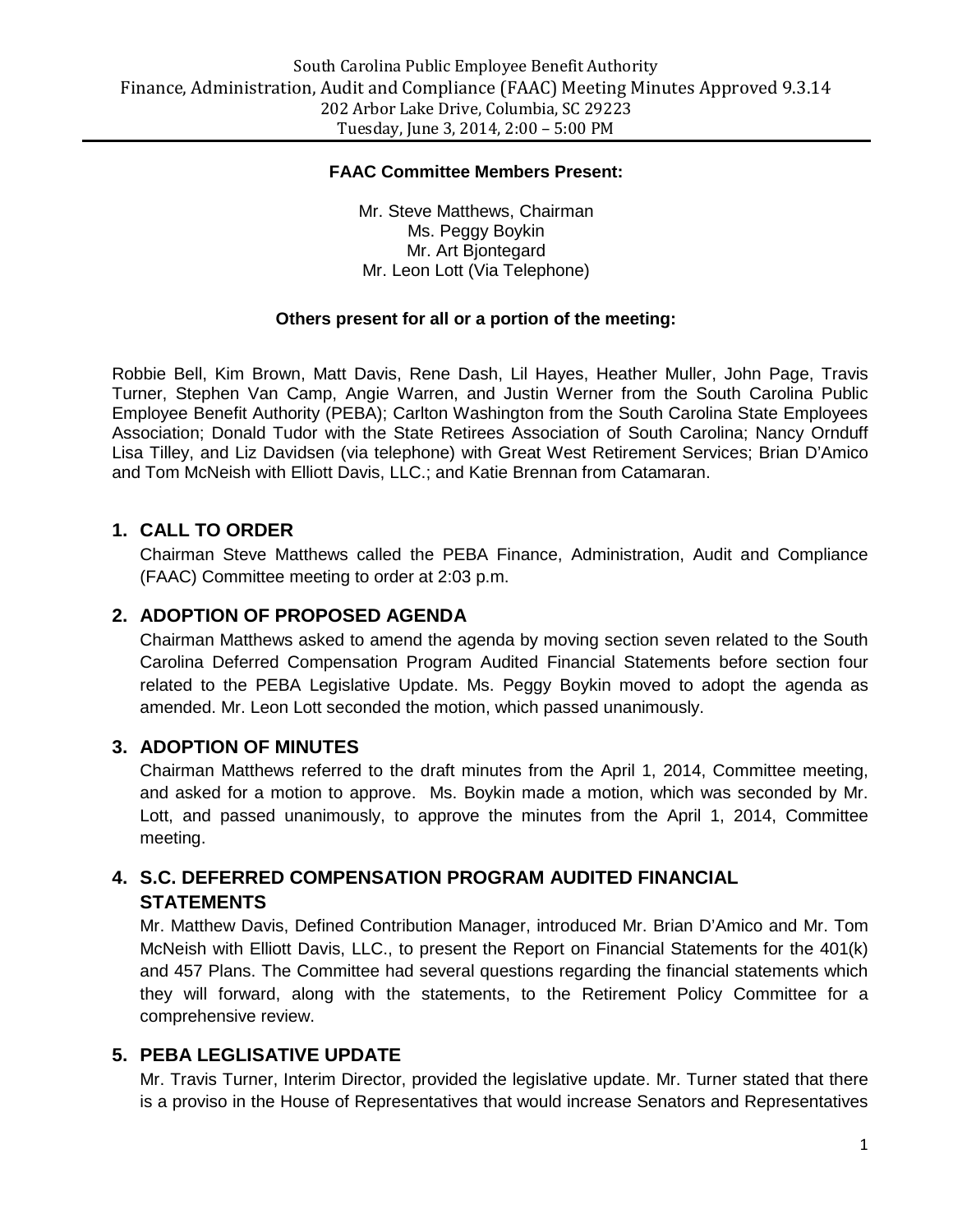in-district expense by \$1,000 a month which would increase their earnable compensation by \$12,000 a year. Mr. Turner stated that if this additional earnable compensation is factored into retirement calculations, it would provide an additional \$17,350 in retirement benefits to members of the General Assembly, and would have an enormous impact on the General Assembly Retirement System (GARS).

# **6. PEBA HUMAN RESOURCES REPORT**

Ms. Kim Brown, Human Resources Director, presented a workforce planning update. Ms. Brown advised that workforce planning is a process that identifies workforce needs in the future, distinguishes gaps between projected workforce needs and the current workforce, and develops/implements strategies to mitigate workforce gaps. Ms. Brown reviewed several consistent agency-wide needs and strategies including: organizational awareness; collaboration among departments; analytical thinking skills; and training. Ms. Brown also provided and discussed the workforce survey positive results and opportunities for improvement.

### **7. PEBA PERFORMANCE EXCELLENCE QUARTERLY REPORT**

Mr. Robbie Bell, Organizational Development Coordinator, provided an update regarding the Organizational Performance Management Program based on the Baldridge Criteria. Mr. Bell stated that organizational performance is a four phase process including: organizational profile; investigative research; strategic solutions; and implementation. Mr. Bell advised the Committee that organizational performance management identifies strengths and weaknesses of an organization which also feeds the strategic planning process.

### **8. PEBA INTERNAL AUDIT REPORTS**

Mr. John Page, Director of Internal Audit, presented the Internal Audit Report on Data Security. He noted that the majority of PEBA's data security policies and procedures were very solid, and reviewed observations and recommendations of improvement in several areas. Mr. Page reviewed the Internal Audit Plan Status Report, and the Internal Audit Department Resource Budget, which details the description of each audit, dates of completion, and estimated cost associated with the audit. Mr. Page concluded his presentation by providing an overview of the Internal Audit Department Policies and Procedures; Fiduciary Audit Preparations; and the Role of Auditing in Public Sector Governance.

### **9. PEBA POLICY DEVELOPMENT**

Justin Werner, Legal Counsel, presented a draft of PEBA's Ethics and Conflicts-of-Interest Policy, and reviewed the three sections of the Policy including: State Ethics Act Rules of Conduct; Additional Standards of Conduct; and Conflicts of Interest. The Committee recommended several updates to the draft, which would be presented to the full PEBA Board at the June 18, 2014 meeting.